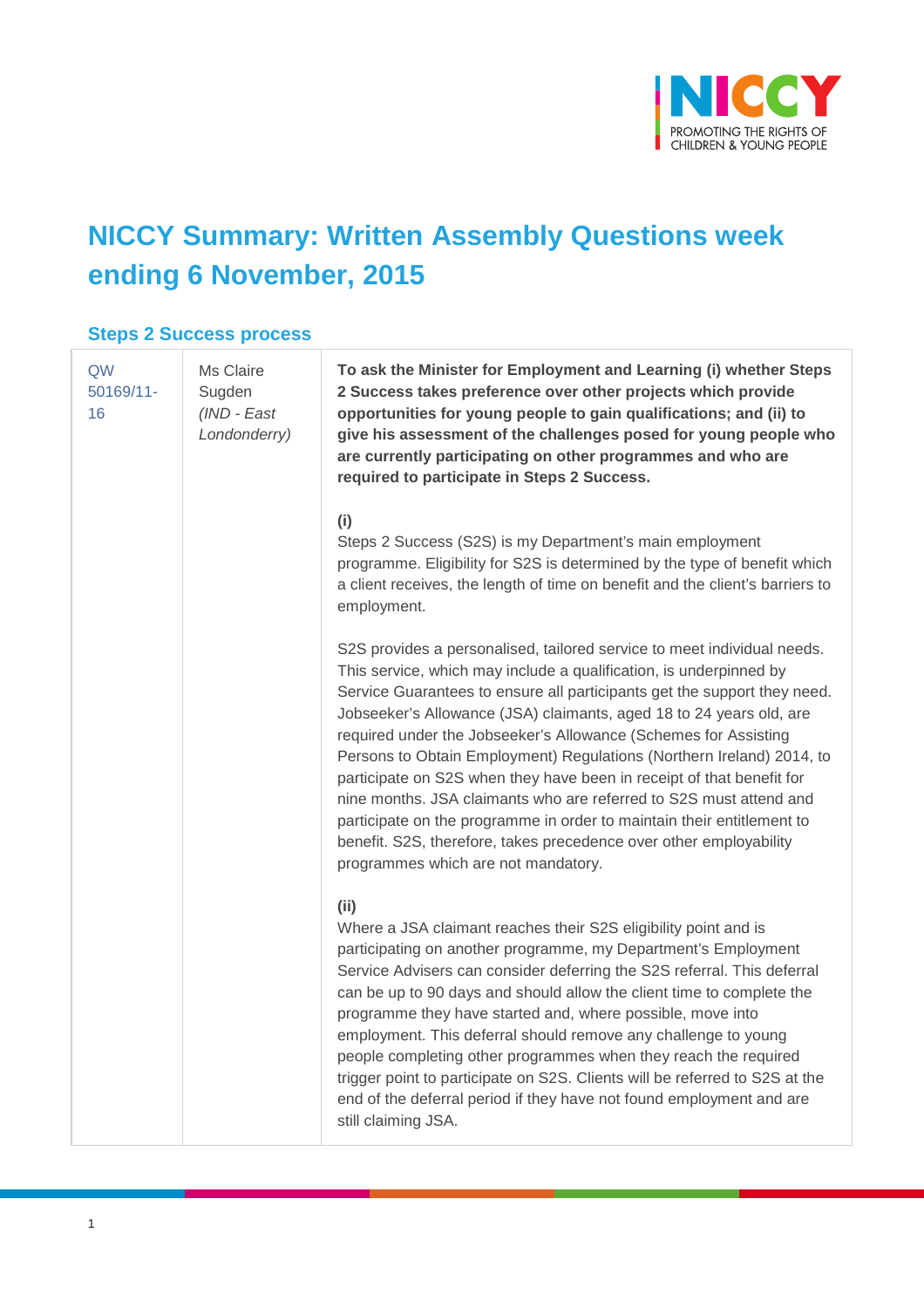

## **NEET Youth Forum and NEET Advisory Group**

| <b>AQW</b><br>49441/11-<br>16 | Ms Claire<br>Sugden<br>(IND - East<br>Londonderry) | To ask the Minister for Employment and Learning to detail<br>whether his Department has had any discussions with the NEET<br>Youth Forum regarding the possibility of representatives chairing<br>or co-chairing the NEET Advisory Group.                       |
|-------------------------------|----------------------------------------------------|-----------------------------------------------------------------------------------------------------------------------------------------------------------------------------------------------------------------------------------------------------------------|
|                               |                                                    | Discussions between my officials and the NEET Strategy Forum, the<br>organisation which manages the NEET Youth Forum (NYF), about the<br>future role of the overall organisation given the current refresh of the<br>Pathways to Success strategy, are ongoing. |
|                               |                                                    | The NYF has been directly represented on the NEET Advisory Group<br>since December 2014.                                                                                                                                                                        |
|                               |                                                    | There have been direct discussions with the NYF Regional Project<br>Manager about the possibility of a young person co-chairing the NEET<br>Advisory Group. This may be a future option as members of the NYF<br>gain in confidence.                            |
|                               |                                                    | I will be happy to keep the possibility of a young person co-chairing the<br>NEET Advisory Group under review.                                                                                                                                                  |

#### **Pedestrian crossing at children's play park in Carrickfergus**

| <b>AQW</b><br>49839/11-<br>16 | Mr David<br><b>Hilditch</b><br>$(DUP -$<br>East | To ask the Minister for Regional Development whether she has any<br>plans to install a pedestrian crossing at the children's play park in<br>Scotch Quarter, Carrickfergus. [Priority Written]                                                                                                                                                        |
|-------------------------------|-------------------------------------------------|-------------------------------------------------------------------------------------------------------------------------------------------------------------------------------------------------------------------------------------------------------------------------------------------------------------------------------------------------------|
|                               | Antrim)                                         | My Department is aware of recent requests for a pedestrian crossing at the<br>children's play park in Scotch Quarter, Carrickfergus. I have therefore asked<br>officials to undertake surveys at this location to ascertain whether the<br>pedestrian and traffic volumes are sufficient to justify the provision of a formal<br>pedestrian crossing. |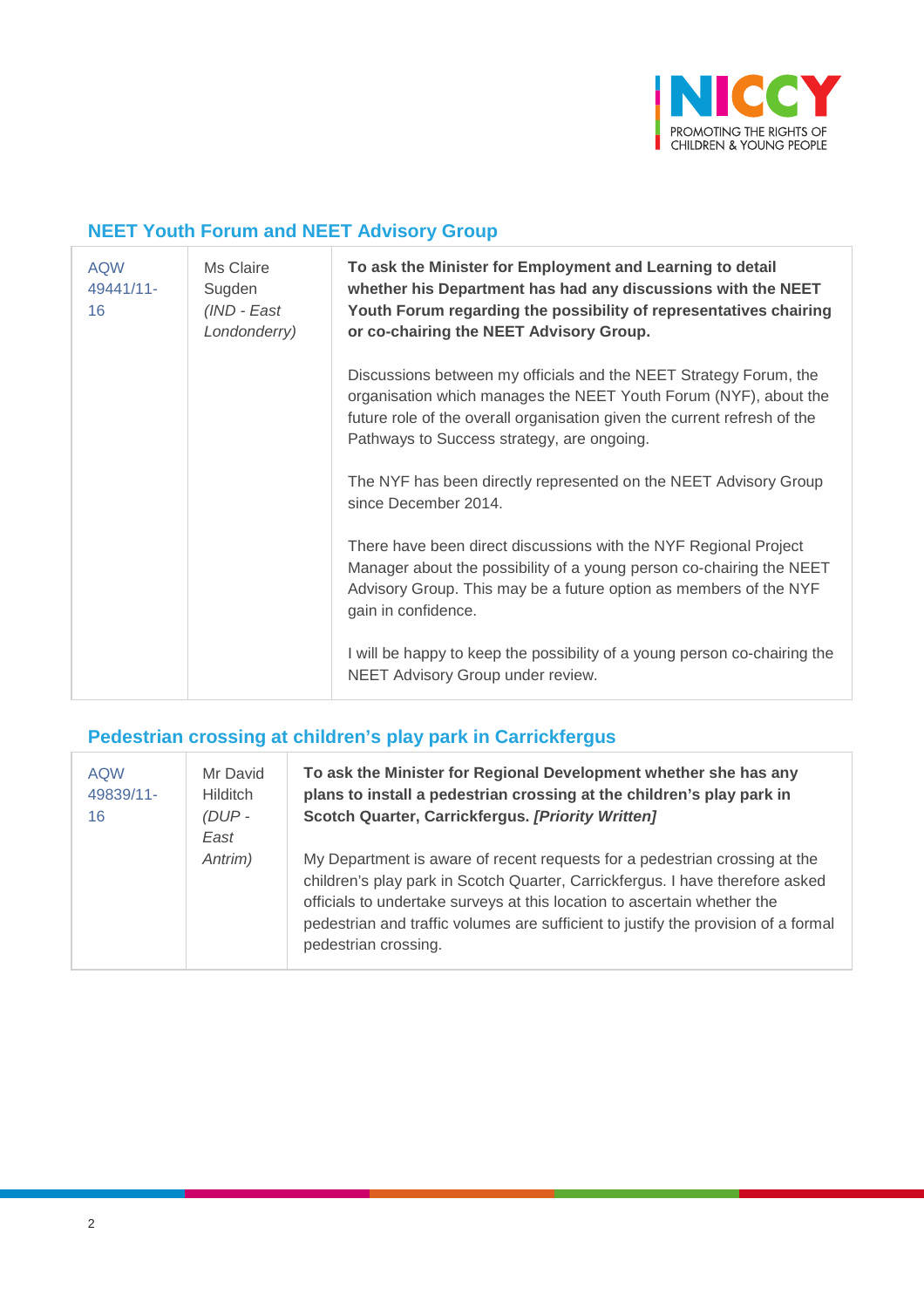

## **Minister's assessment of Poverty Bulletin findings**

| <b>AQO</b><br>8967/11-<br>16 | Ms Megan<br>Fearon<br>$(SF -$ | To ask the Minister for Social Development for his assessment of the<br>findings of the Poverty Bulletin 2013-2014.                                                                                                                                                                                                                                                                                                                                                                                                                                                                                 |
|------------------------------|-------------------------------|-----------------------------------------------------------------------------------------------------------------------------------------------------------------------------------------------------------------------------------------------------------------------------------------------------------------------------------------------------------------------------------------------------------------------------------------------------------------------------------------------------------------------------------------------------------------------------------------------------|
|                              | Newry and<br>Armagh)          | The Office of the First Minister and deputy First Minister currently has lead<br>responsibility within the Executive for tackling poverty. However, my<br>Department holds many of the policy and operational levers to address<br>poverty and disadvantage on the ground and has and will continue to play a<br>major role in progressing the Executive's Delivering Social Change Agenda,<br>the aim of which is to break the cycle of poverty and disadvantage that<br>characterises our most deprived individuals, families and communities.                                                    |
|                              |                               | My Department is responsible for measuring poverty in Northern Ireland and<br>the results of the 2013-14 Poverty Bulletin would indicate that the overall<br>long-term trend of poverty in Northern Ireland has remained fairly stable<br>since 2002/2003, with approximately one fifth of the population living in<br>poverty. Northern Ireland has experienced a slight increase in relative<br>poverty from 19% in 2012-13 to 21% both before and after Housing Costs.<br>Clearly, there is much work still to be done by this Executive in relation to<br>reducing poverty in Northern Ireland. |
|                              |                               | I would reiterate the full commitment of myself and my Department to<br>continuing to work to support the Executive in its efforts to tackle poverty and<br>social exclusion.                                                                                                                                                                                                                                                                                                                                                                                                                       |

# **Support for families that are at risk of fuel poverty**

| <b>AQW</b><br>$50110/11$ -<br>16 | Ms Claire<br>Sugden<br>(IND - East<br>Londonderry) | To ask the Minister for Social Development what support is<br>available to families that are at risk of fuel poverty, but are not<br>eligible for the Affordable Warmth Scheme.                                                                                                                                                                                                                                                                                                                                                                                                                                                                                                                                                                                                                                                                                                                                |
|----------------------------------|----------------------------------------------------|----------------------------------------------------------------------------------------------------------------------------------------------------------------------------------------------------------------------------------------------------------------------------------------------------------------------------------------------------------------------------------------------------------------------------------------------------------------------------------------------------------------------------------------------------------------------------------------------------------------------------------------------------------------------------------------------------------------------------------------------------------------------------------------------------------------------------------------------------------------------------------------------------------------|
|                                  |                                                    | The Affordable Warmth Scheme is delivered in partnership between my<br>Department, the Northern Ireland Housing Executive and local councils.<br>Local council staff make the initial contact with householders considered<br>to be most at risk of fuel poverty to assess eligibility for the Affordable<br>Warmth Scheme. Where the household is not eligible for assistance<br>under the Affordable Warmth Scheme, council staff can refer them on to<br>the Northern Ireland Sustainable Energy Programme which provides a<br>range of schemes to assist low income households improve their energy<br>efficiency. My Department's Boiler Replacement Scheme also provides<br>a grant of up £1,000 to replace old inefficient boilers. Council staff may<br>also direct householders to the Bryson Energy Freephone advice line to<br>obtain independent and impartial advice for domestic householders in |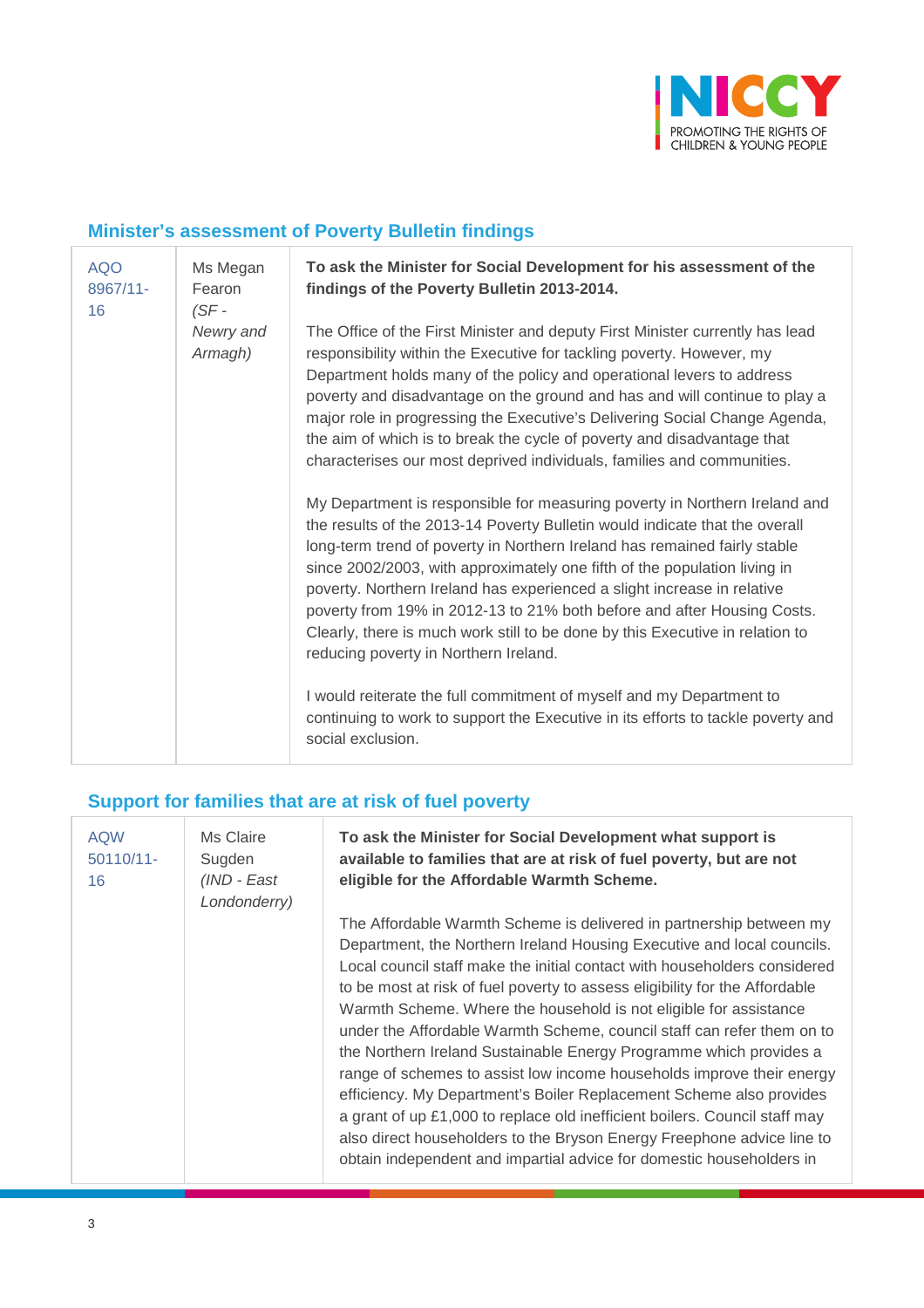

| Northern Ireland. This advice line is funded by my Department through<br>the Northern Ireland Housing Executive. Advice and guidance is<br>available on NI Direct for people who want to improve the energy<br>efficiency of their homes.                                                                                                                                                                                                                            |
|----------------------------------------------------------------------------------------------------------------------------------------------------------------------------------------------------------------------------------------------------------------------------------------------------------------------------------------------------------------------------------------------------------------------------------------------------------------------|
| Council staff also advise householders of the Social Security Agency's<br>'Make the Call' campaign and if the householder agrees they will send<br>their details to the Make the Call team to undertake a Benefit<br><b>Entitlement Check.</b>                                                                                                                                                                                                                       |
| In addition my Department will issue the annual Winter Fuel Payment<br>(£100 - £300) to qualifying households again this year. My Department<br>also operates the Cold Weather Payment, which is issued to qualifying<br>households when the temperature is or is forecast to be zero or below<br>for 7 consecutive days between 1 November and 31 March. This<br>payment could be made several times during the qualifying period,<br>depending on the temperature. |

# **Process and criteria for applying for a bus pass**

| <b>AQO</b><br>$9013/11 -$<br>16 | Mr David<br><b>McIlveen</b><br>(DUP- | To ask the Minister of Education to outline the process and criteria for<br>applying for a bus pass.                                                                                                                                                                                                                                                                                                                                                                                                                                                                                                                                                                                             |
|---------------------------------|--------------------------------------|--------------------------------------------------------------------------------------------------------------------------------------------------------------------------------------------------------------------------------------------------------------------------------------------------------------------------------------------------------------------------------------------------------------------------------------------------------------------------------------------------------------------------------------------------------------------------------------------------------------------------------------------------------------------------------------------------|
|                                 | North<br>Antrim)                     | I should begin by clarifying that pupils apply for transport assistance and not<br>specifically a bus pass. Should a pupil be eligible for transport assistance the<br>Education Authority will determine what type of assistance is most<br>appropriate. This may take the form of a bus pass, a seat on an Education<br>Authority vehicle, or a monetary allowance.                                                                                                                                                                                                                                                                                                                            |
|                                 |                                      | Parents may apply to their Education Authority Region for<br>consideration. Eligibility for assistance is determined by application of<br>the school transport policy's criteria which are: distance, and suitable<br>school. The distances used are two miles for Primary pupils and three<br>miles for Post-Primary pupils measured by the shortest route capable of<br>being walked between home and school. A suitable school is one in the<br>recognised categories of grant-aided school. Namely: Catholic<br>Maintained, Controlled and Other Voluntary, Integrated, Irish Medium,<br>Denominational and Non-Denominational grammar. No other definition<br>of 'suitable school' is used. |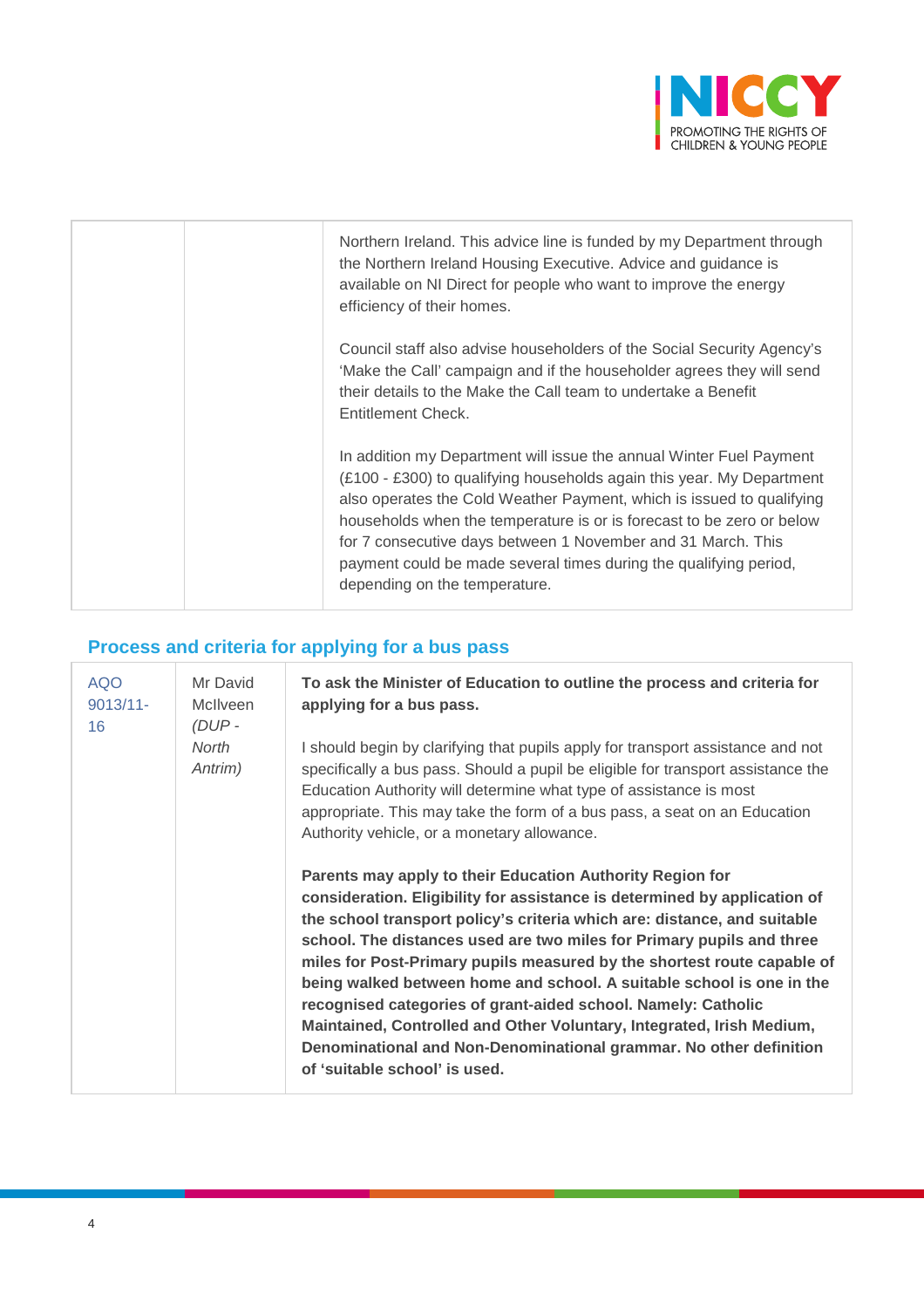

## **Number of complaints about school inspections**

| <b>AQO</b><br>$9012/11 -$<br>16 | Mrs Karen<br><b>McKevitt</b><br>$(SDLP -$<br>South<br>Down) | To ask the Minister of Education, during the last academic year, how<br>many schools were dissatisfied with the outcome of their Education<br>and Training Inspectorate school inspection and raised a complaint at<br>stage one.                  |
|---------------------------------|-------------------------------------------------------------|----------------------------------------------------------------------------------------------------------------------------------------------------------------------------------------------------------------------------------------------------|
|                                 |                                                             | The Education and Training Inspectorate received two formal complaints<br>during the academic year 2014-15 at stage one however neither of these<br>were in relation to schools being dissatisfied with the outcome of their<br>school inspection. |

#### **Pupil progression at end of Key Stages 1 and 2**

| <b>AQO</b><br>9010/11-<br>16 | Mr Adrian<br>Cochrane-<br>Watson | To ask the Minister of Education for his assessment of primary<br>pupils' progression at the end of Key Stages 1 and 2.                                                                                                                                                                                                                                                                                                                                                                                                                                                           |
|------------------------------|----------------------------------|-----------------------------------------------------------------------------------------------------------------------------------------------------------------------------------------------------------------------------------------------------------------------------------------------------------------------------------------------------------------------------------------------------------------------------------------------------------------------------------------------------------------------------------------------------------------------------------|
|                              | (UUP - South<br>Antrim)          | From the 2012/13 school year attainment in Communication and Using<br>Mathematics has been assessed using Levels of Progression. Our<br>assessment arrangements are designed to measure not only the<br>attainment of pupils but also the progress they make.                                                                                                                                                                                                                                                                                                                     |
|                              |                                  | The arrangements include an 'expected level' at each milestone (the end<br>of Key Stages 1, 2 and 3) and we are able to observe at system level the<br>percentage of pupils attaining the expected level and above at the end of<br>each Key Stage.                                                                                                                                                                                                                                                                                                                               |
|                              |                                  | The percentage of pupils attaining the expected level in 2013/14 has<br>increased across each Key Stage, and in both skills, since 2012/13.<br>The percentage of Key Stage 2 pupils achieving Level 4 or above in Using<br>Maths increased from 78.5 to just over 80 percent, while the corresponding<br>figure for Communication increased from 77 to almost 80 percent.                                                                                                                                                                                                         |
|                              |                                  | Our arrangements now allow us to assess the comparative performance of<br>free school meals entitled pupils. This underlines the gap: the equivalent<br>figures for free school meal-entitled pupils achieving the expected level are<br>65 percent in Communication and 66 percent in Using Maths. That's a 15<br>percentage point difference for Communication and a 14 percentage point<br>difference for Maths. While not as pronounced a gap as we see in post-<br>primary attainment, it is still untenable and I remain determined to take<br>further action to reduce it. |
|                              |                                  | In addition, the new arrangements include an expectation that, as well as<br>achieving the expected level by the end of each Key Stage, pupils will                                                                                                                                                                                                                                                                                                                                                                                                                               |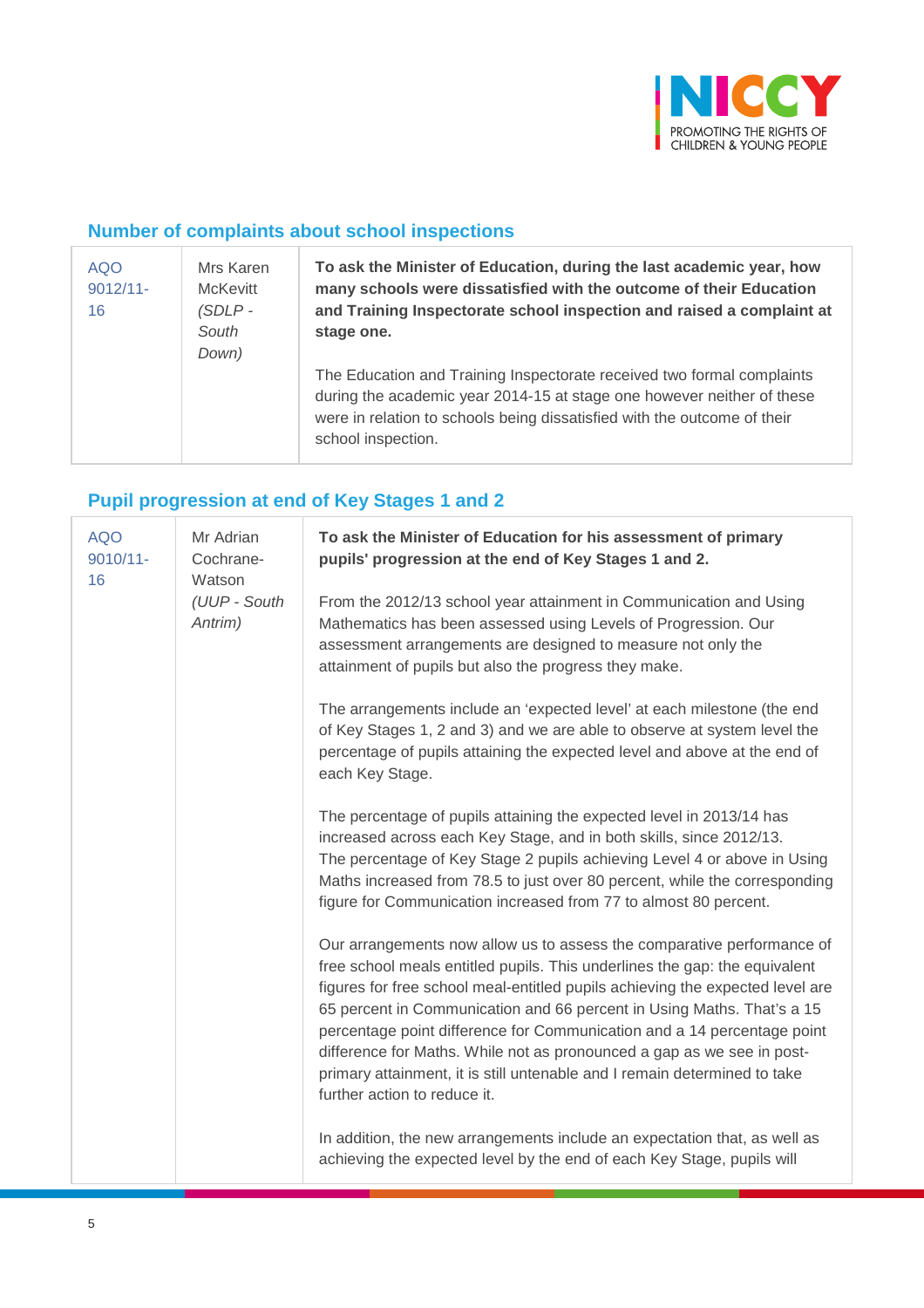

|  | progress by at least one level between each Key Stage. In future years,<br>therefore, this will allow us to capture data on how pupils, or groups of<br>pupils such as those with free school meal entitlement, in each cohort are<br>progressing as they move through their education. |
|--|-----------------------------------------------------------------------------------------------------------------------------------------------------------------------------------------------------------------------------------------------------------------------------------------|
|  |                                                                                                                                                                                                                                                                                         |

# **DE advice to schools on internet safety**

| <b>AQO</b><br>$9008/11 -$<br>16 | Mr<br>Trevor<br>Clarke<br>$(DUP -$<br>South<br>Antrim) | To ask the Minister of Education what advice his Department gives to<br>schools in relation to promoting internet safety.                                                                                                                                                                                                                                                                                                                                                                                                              |
|---------------------------------|--------------------------------------------------------|----------------------------------------------------------------------------------------------------------------------------------------------------------------------------------------------------------------------------------------------------------------------------------------------------------------------------------------------------------------------------------------------------------------------------------------------------------------------------------------------------------------------------------------|
|                                 |                                                        | My Department has reminded schools of their responsibility to have in place an<br>eSafety policy and has provided guidance and advice on eSafety matters. As<br>with all aspects of the curriculum, the specifics of what is taught in the<br>classroom are matters for each teacher/school to consider.                                                                                                                                                                                                                               |
|                                 |                                                        | A number of Departmental Circulars have issued to schools to provide advice<br>on eSafety. DE Circular 2013/25 entitled "eSafety Guidance" issued in<br>December 2013 which provided advice on what should be included in their<br>eSafety policies, including advice on any non-C2k provision. Previous advice<br>was issued in Circular 2011/22 "Internet Safety" and Circular 2007/01<br>"Acceptable Use of the Internet and Digital Technologies in Schools".                                                                      |
|                                 |                                                        | C2k provides schools with access to eSafety information and teaching<br>resources via a dedicated eSafety Zone and includes a 360 degree online<br>safety tool, links to UK Safer Internet Resources offering advice on keeping<br>children safe online, and to an Anti Bullying Network website which provides<br>suggestions for a code of conduct that schools can introduce to pupils.                                                                                                                                             |
|                                 |                                                        | There are also resources for teachers and pupils available on Fronter, C2k's<br>Virtual Learning Environment. This includes eSafety courses; web links to best<br>practice; audit tools; and advice on sexting/cyberbullying/policy creation. There<br>are two Fronter ready to go rooms for eSafety- one to support staff and the<br>other for pupil use as well as extensive resources to support teachers in their<br>delivery of Internet safety to pupils in a dedicated area within C2k's content<br>management system, EQUELLA. |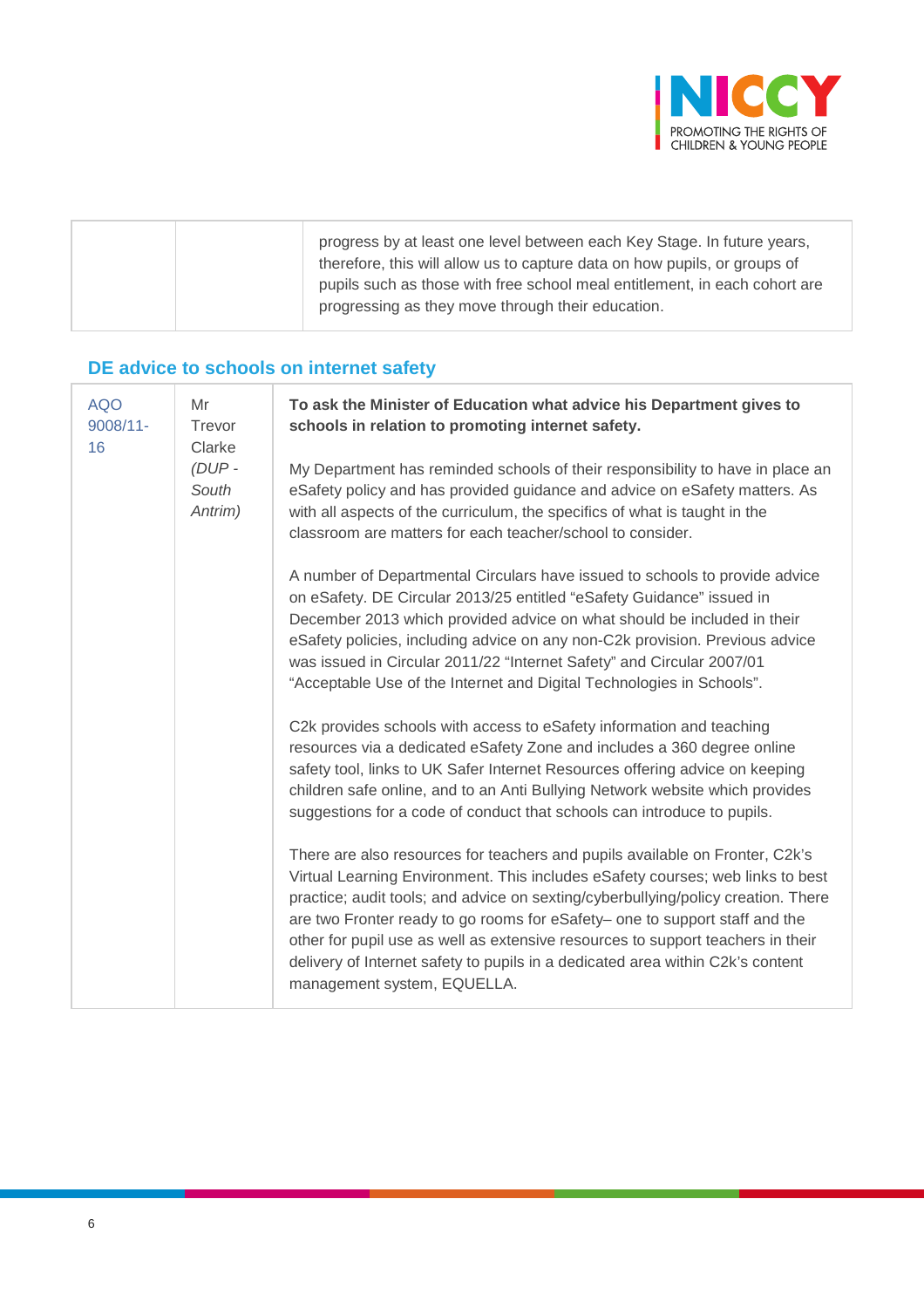

## **ECNI Draft Statement on Key Inequalities in Education**

| <b>AQO</b><br>$9006/11 -$<br>16 | Ms Claire<br>Hanna<br>$(SDLP -$<br>South<br>Belfast) | To ask the Minister of Education for his assessment of the Equality<br><b>Commission's Draft Statement on Key Inequalities in Education.</b>                                                                                                                                                                                                                       |
|---------------------------------|------------------------------------------------------|--------------------------------------------------------------------------------------------------------------------------------------------------------------------------------------------------------------------------------------------------------------------------------------------------------------------------------------------------------------------|
|                                 |                                                      | This is a Draft Statement and I asked the Equality Commission to meet with<br>me on 19 October to discuss its findings. We have agreed that my officials will<br>have further discussions with the Commission on its draft findings before<br>publication of a final statement in 2016.                                                                            |
|                                 |                                                      | I am committed to addressing educational underachievement and<br>disadvantage. Here are some examples of what we have achieved and are<br>progressing:                                                                                                                                                                                                             |
|                                 |                                                      | In the Progress in International Reading Literacy Study (PIRLS) and Trends in<br>International Mathematics and Science (TIMMS) published in December 2012<br>we were the highest ranking English speaking region in the world in both<br>reading and numeracy, 5th out of 45 countries surveyed in reading and 6th out<br>of 50 countries surveyed in mathematics. |
|                                 |                                                      | funding both the Inclusion and Diversity Service and the Traveller Education<br>Support Service to provide support for pupils who are Newcomers or from a<br>Traveller background; and                                                                                                                                                                             |
|                                 |                                                      | drafting three bills which will improve equality of opportunity and promote good<br>relations - Special Educational Needs and Disability, Addressing Bullying in<br>Schools and Shared Education.                                                                                                                                                                  |
|                                 |                                                      | There is more we can do and we are on a journey rather than at a destination.<br>I look forward to hearing from the Equality Commission and other stakeholders<br>about further steps we can take to secure improvement.                                                                                                                                           |

#### **Issuing of bus passes to students**

| <b>AQW</b><br>$50312/11$ -<br>16 | Mr Trevor<br>Clarke<br>(DUP- | To ask the Minister of Education to outline the process used by his<br>Department to notify Translink of the need to issue bus passes to<br>students.                                                                                                                                                                                                                                                                                                                                       |
|----------------------------------|------------------------------|---------------------------------------------------------------------------------------------------------------------------------------------------------------------------------------------------------------------------------------------------------------------------------------------------------------------------------------------------------------------------------------------------------------------------------------------------------------------------------------------|
|                                  | South                        |                                                                                                                                                                                                                                                                                                                                                                                                                                                                                             |
|                                  | Antrim)                      | The Education Authority (EA), rather than the Department of Education, is<br>responsible for the process relating to notification and issue of Translink<br>sessional tickets ("bus passes"). Following acceptance of their child into a<br>school, parents may apply to the EA for assistance with transport for their<br>child. The EA determines the most appropriate means of assistance including<br>whether or not the pupil will travel on a Translink service. If so, their details |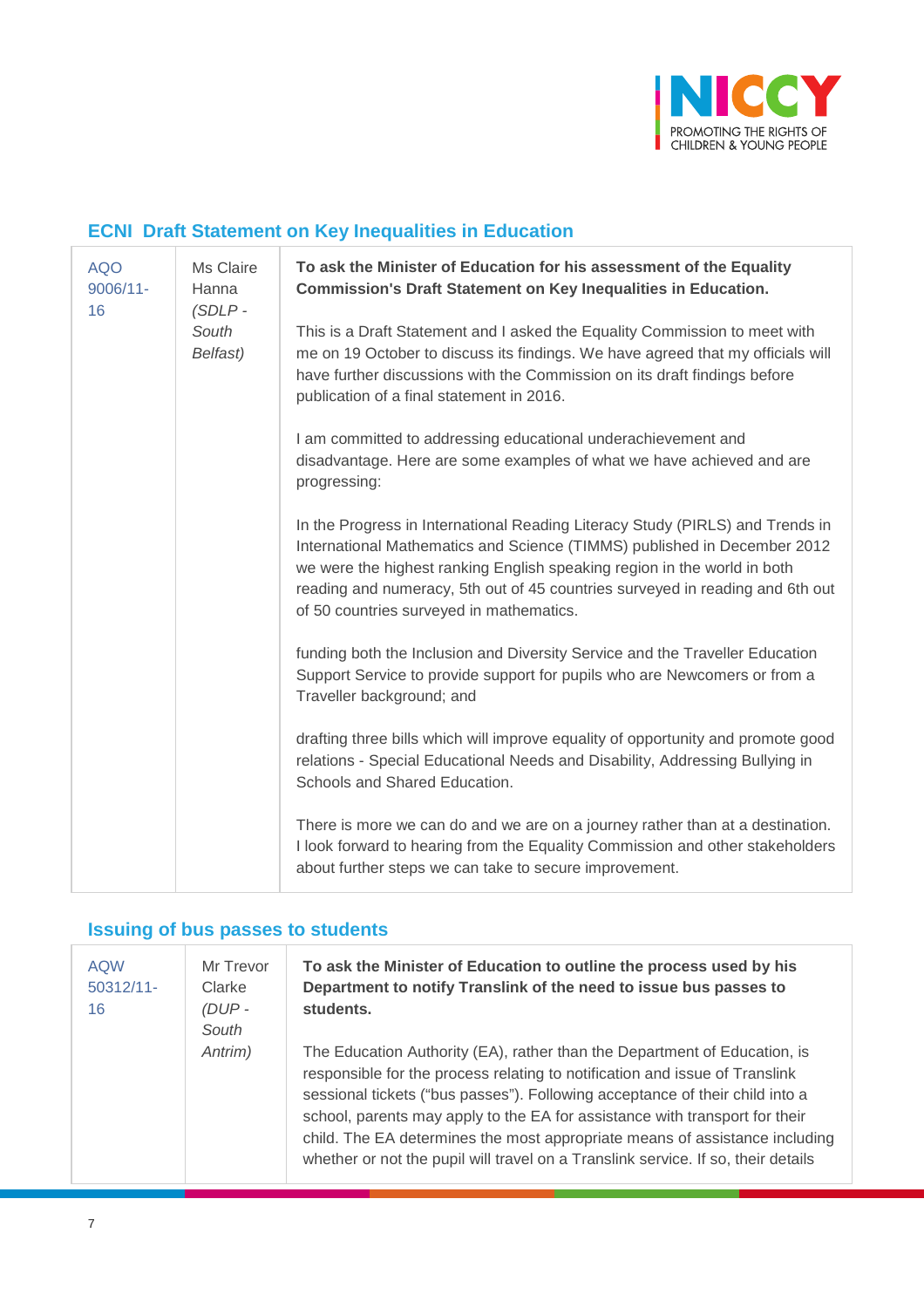

|  | will be forwarded to Translink for the creation of a sessional ticket. The ticket<br>is sent to the EA which then passes it to the pupil's school for issue to the<br>pupil in the first week of term. For pupils eligible for transport assistance from<br>previous years, the EA passes their names to Translink in June with no need<br>for parents to reapply each year. |
|--|------------------------------------------------------------------------------------------------------------------------------------------------------------------------------------------------------------------------------------------------------------------------------------------------------------------------------------------------------------------------------|
|--|------------------------------------------------------------------------------------------------------------------------------------------------------------------------------------------------------------------------------------------------------------------------------------------------------------------------------------------------------------------------------|

# **Educational attainment rates for young protestant boys**

| <b>AQO</b><br>$9011/11 -$<br>16 | Mr Gregory<br>Campbell<br>(DUP - East<br>Londonderry) | To ask the Minister of Education in the absence of a signature<br>project, what measures does he intend to introduce to help raise<br>educational attainment rates for young Protestant boys.                                                                                                                        |
|---------------------------------|-------------------------------------------------------|----------------------------------------------------------------------------------------------------------------------------------------------------------------------------------------------------------------------------------------------------------------------------------------------------------------------|
|                                 |                                                       | I am determined to address the inequality in our education system and I<br>have in place policies to raise standards and tackle educational<br>underachievement wherever it exists.                                                                                                                                  |
|                                 |                                                       | Tackling inequalities in education is an issue that cannot be solved<br>quickly and while we have made some progress in recent years, this is a<br>multi-faceted, societal issue and one that education authorities and<br>schools cannot tackle on their own.                                                       |
|                                 |                                                       | The evidence suggests that social background is the strongest factor<br>impacting on attainment here, and whilst the performance of our most<br>deprived pupils has continued to improve over the last few years, and at<br>a faster rate than their more affluent peers, the gap between them is still<br>too wide. |
|                                 |                                                       | It is clear that schools need additional resources to help these pupils<br>achieve their potential and I have redistributed school funding to target<br>those schools with high numbers of pupils from socially disadvantaged<br>backgrounds.                                                                        |
|                                 |                                                       | I also continue to target substantial resources at disadvantaged<br>communities, including Sure Start, extended schools, full service<br>programmes, Achieving Belfast and Achieving Derry Bright Futures<br>programmes, and projects to address educational underachievement in<br>the Greater West Belfast area.   |
|                                 |                                                       | I am working hard to break the link between disadvantage and<br>educational outcomes; however, there is an important role to be played<br>by parents, community leaders and those with influence in the<br>community in raising educational awareness and aspiration in socially<br>deprived communities.            |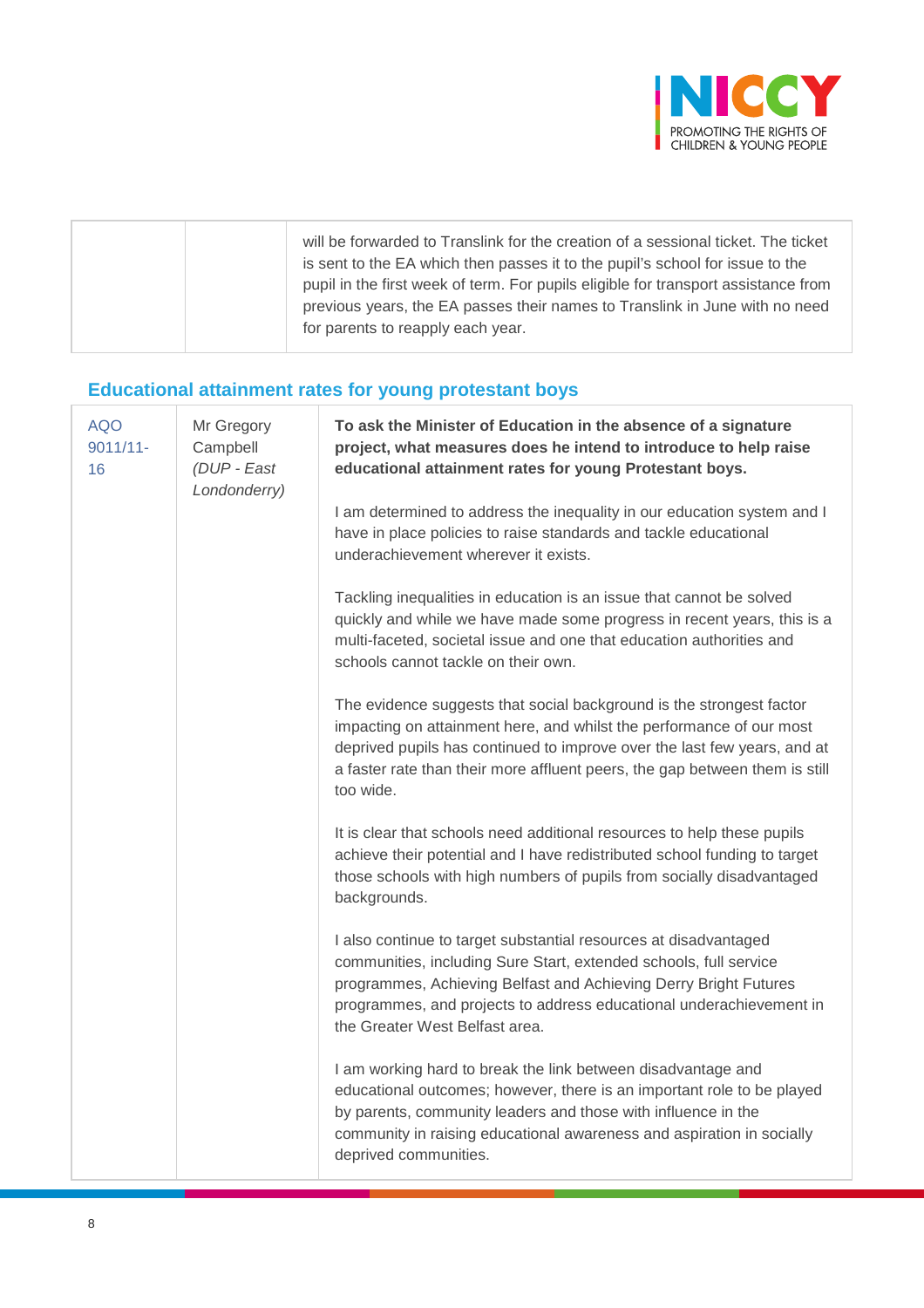

|  | While some schools persist in the use of academic selection, we will be<br>unable to eradicate social division and those political proponents of<br>social and academic selection must start accepting responsibility for all<br>its outcomes, especially the outcomes for working class children.<br>I am however encouraged when I see communities where formal<br>education has not traditionally been prized now recognising that<br>education is the path to success in the future. |
|--|------------------------------------------------------------------------------------------------------------------------------------------------------------------------------------------------------------------------------------------------------------------------------------------------------------------------------------------------------------------------------------------------------------------------------------------------------------------------------------------|
|  |                                                                                                                                                                                                                                                                                                                                                                                                                                                                                          |

# **How DE is addressing bullying on school buses**

| <b>AQO</b><br>9007/11-<br>16 | Mr Basil<br>McCrea<br>$(NI21 -$<br>Lagan<br>Valley) | To ask the Minister of Education to outline how his Department is<br>working with schools, Translink and parents to address bullying on<br>school buses.                                                                                                                                                                                                                                                                                                                                                                                                                                                                                                                                                                                                                                      |  |
|------------------------------|-----------------------------------------------------|-----------------------------------------------------------------------------------------------------------------------------------------------------------------------------------------------------------------------------------------------------------------------------------------------------------------------------------------------------------------------------------------------------------------------------------------------------------------------------------------------------------------------------------------------------------------------------------------------------------------------------------------------------------------------------------------------------------------------------------------------------------------------------------------------|--|
|                              |                                                     | Bullying is unacceptable no matter where it happens. It can extend far beyond<br>the school gates; and bullying on school buses, when levels of direct<br>supervision are lower, can be a significant problem.                                                                                                                                                                                                                                                                                                                                                                                                                                                                                                                                                                                |  |
|                              |                                                     | Responsibility to respond to individual incidents lies with the school; acting in<br>accordance with its discipline, good behaviour and anti-bullying policies. The<br>day-to-day operation of those policies is exclusively a matter for the school<br>and not one in which the Department would seek to intervene.                                                                                                                                                                                                                                                                                                                                                                                                                                                                          |  |
|                              |                                                     | To ensure a consistent approach is followed by all schools; I will be clarifying,<br>as part of my 'Addressing Bullying in Schools Bill' that schools responsibilities<br>extend beyond those incidents which occur on school premises, during normal<br>school hours; and they must take action when bullying occurs while pupils are<br>travelling to or from the school, during term-time. Schools will be required to<br>record such incidents, and the steps they have taken to address them.<br>Translink is actively involved in efforts to tackle bullying on buses. It works<br>with schools to raise awareness, has provided guidance to drivers on<br>responding to incidents and liaises with schools and Education Authority (EA)<br>Transport Officers when any problems arise. |  |
|                              |                                                     | The EA have also developed a "Safe School Transport" leaflet for parents<br>which includes advice on how bullying at these times should be addressed.<br>When incidents do occur, parents should initially contact the school to report<br>the matter and raise their concerns. Where bullying is persistent, most<br>Translink and EA operated buses can be fitted with CCTV cameras to monitor<br>the situation and provide evidence, allowing the school to take appropriate<br>action.                                                                                                                                                                                                                                                                                                    |  |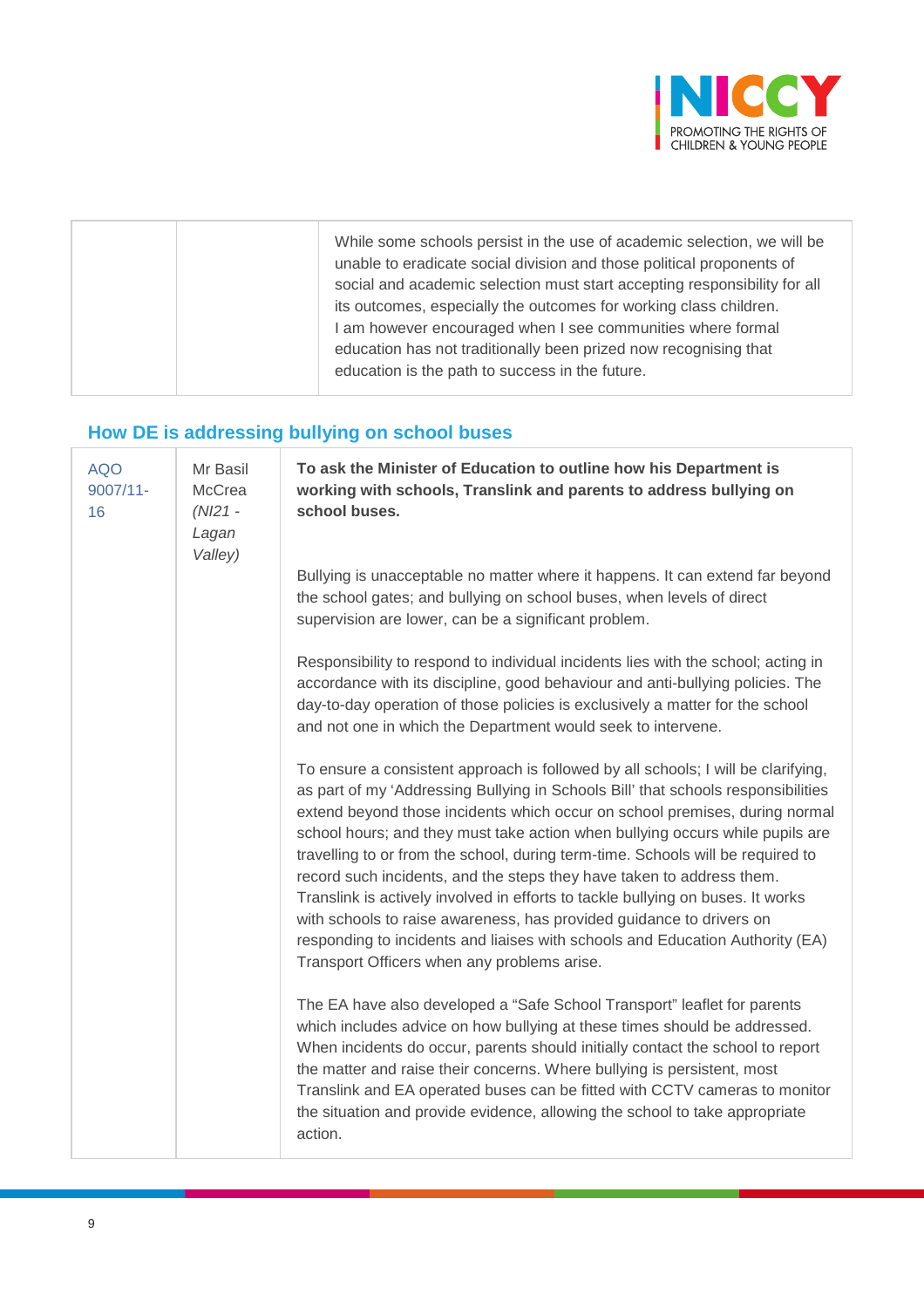

# **Eligibility to the Extended Schools Progamme**

| <b>AQW</b><br>$50223/11 -$<br>16 | Mr Peter<br>Weir<br>$(DUP -$<br>North | To ask the Minister of Education, pursuant to AQW 50023/11-16, to<br>detail (i) the specific criteria for eligibility to the Extended Schools<br>Programme; and (ii) how the criteria have been selected.                                                                                                                                                                                                                                                                                                                            |
|----------------------------------|---------------------------------------|--------------------------------------------------------------------------------------------------------------------------------------------------------------------------------------------------------------------------------------------------------------------------------------------------------------------------------------------------------------------------------------------------------------------------------------------------------------------------------------------------------------------------------------|
|                                  | Down)                                 | The specific eligibility criteria for schools to qualify for the Extended Schools<br>(ES) programme have recently been provided in my response to AQW<br>50023/11-16.                                                                                                                                                                                                                                                                                                                                                                |
|                                  |                                       | The additional resources provided through the ES programme are targeted at<br>those schools operating in the most socially deprived areas. The eligibility<br>criteria have therefore been developed to identify schools with greatest need<br>using recognised measures of deprivation.                                                                                                                                                                                                                                             |
|                                  |                                       | Free School Meal Entitlement (FSME) has a long established link to social<br>deprivation and also to lower levels of educational achievement. Alongside<br>FSME, the Multiple Deprivation Measure (NIMDM 2010) is based on distinct<br>domains of deprivation that can be recognised and measured separately.<br>Schools are therefore identified for ES funding purposes, using both the<br>measures of deprivation outlined above, through assessing the profile of the<br>school as submitted in the annual School Census return. |

#### **Number of pupils attending Integrated primary schools**

| <b>AQW</b><br>$50142/11$ -<br>16 | Mr Alex<br>Easton<br>$(DUP -$<br>North<br>Down) | To ask the Minister of Education to detail the number of pupils<br>attending Integrated primary schools.                                                                                                                                                                                                                       |
|----------------------------------|-------------------------------------------------|--------------------------------------------------------------------------------------------------------------------------------------------------------------------------------------------------------------------------------------------------------------------------------------------------------------------------------|
|                                  |                                                 | In 2014/15 there were 9,962 pupils attending integrated primary schools.<br>This includes 3,821 pupils attending Controlled Integrated primary schools<br>and 6,141 pupils attending Grant Maintained Integrated primary schools.<br>Source: NI school census<br>Notes:                                                        |
|                                  |                                                 | Figures relate to the 2014/15 academic year. While the 2015/16 school<br>census took place on the 9th October this year, provisional figures will not<br>be available until December 2015 and will not be finalised figures until<br>February 2016.<br>Figures for primary includes nursery, reception and year 1 - 7 classes. |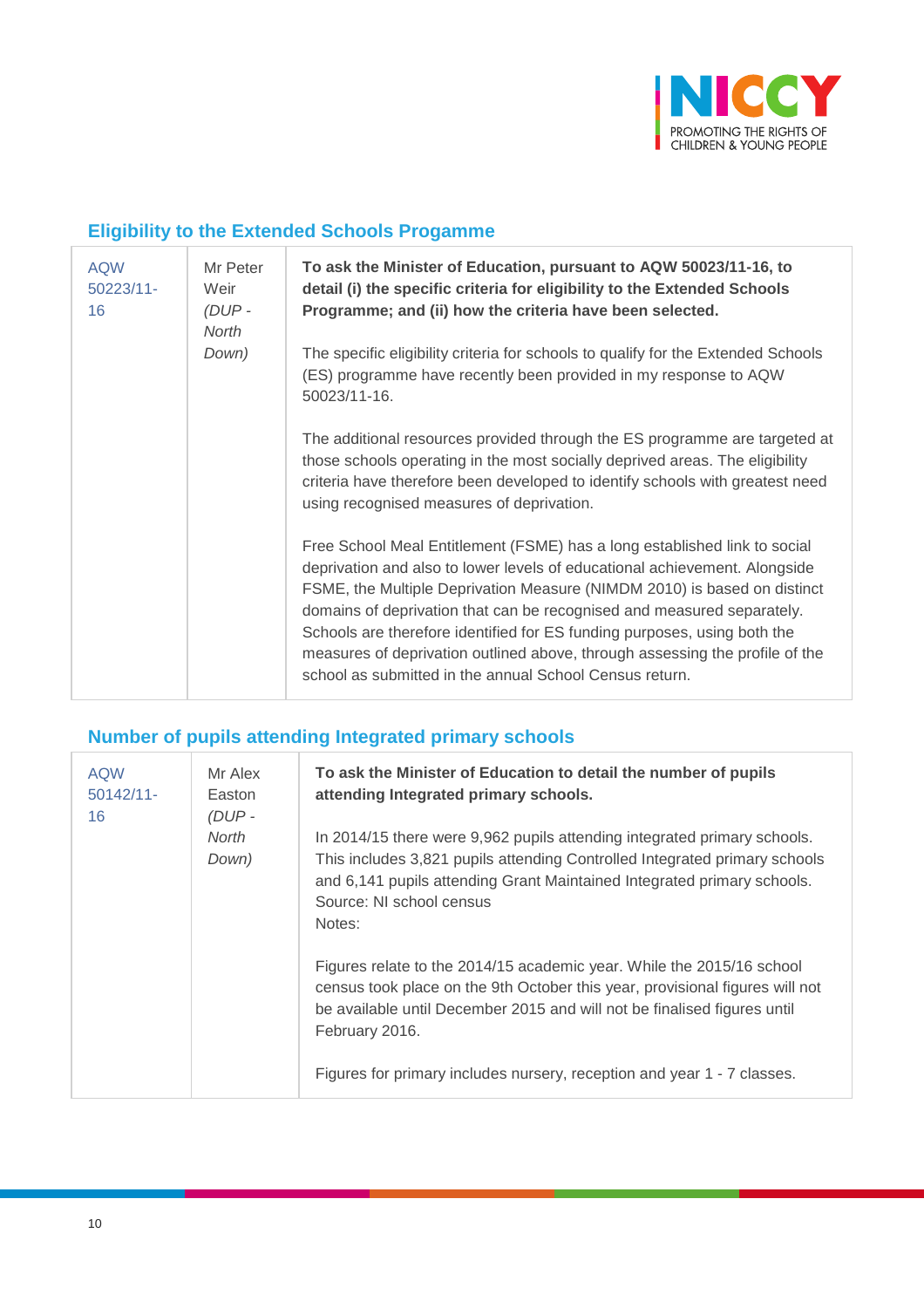

#### **Number of pupils attending Controlled primary schools**

| <b>AQW</b><br>$50141/11$ -<br>16 | Mr Alex<br>Easton<br>$(DUP -$<br>North<br>Down) | To ask the Minister of Education to detail the number of pupils<br>attending Controlled primary schools.                                                                                                                                            |
|----------------------------------|-------------------------------------------------|-----------------------------------------------------------------------------------------------------------------------------------------------------------------------------------------------------------------------------------------------------|
|                                  |                                                 | In 2014/15 there were 84,220 pupils attending Controlled primary schools,<br>of which 3,821 attend Controlled Integrated primary schools.<br>Source: NI school census<br>Notes:                                                                     |
|                                  |                                                 | Figures relate to the 2014/15 academic year. While the 2015/16 school<br>census took place on the 9th October this year, provisional figures will not<br>be available until December 2015 and will not be finalised figures until<br>February 2016. |
|                                  |                                                 | Figures for primary includes nursery, reception and year 1 - 7 classes.                                                                                                                                                                             |

## **Number of pupils attending Catholic Maintained primary schools**

| <b>AQW</b><br>$50103/11$ -<br>16 | Mr Alex<br>Easton<br>$(DUP -$<br>North<br>Down) | To ask the Minister of Education to detail the number of pupils<br>attending Catholic Maintained primary schools.                                                                                                                                                                         |
|----------------------------------|-------------------------------------------------|-------------------------------------------------------------------------------------------------------------------------------------------------------------------------------------------------------------------------------------------------------------------------------------------|
|                                  |                                                 | In 2014/15 there were 79,786 pupils attending Catholic Maintained primary<br>schools.                                                                                                                                                                                                     |
|                                  |                                                 | Source: NI school census<br>Notes:<br>Figures relate to the 2014/15 academic year. While the 2015/16 school<br>census took place on the 9th October this year, provisional figures will not<br>be available until December 2015 and will not be finalised figures until<br>February 2016. |
|                                  |                                                 | Figures for primary includes nursery, reception and year 1 - 7 classes.                                                                                                                                                                                                                   |

## **Publication of review of the Youth Council for Northern Ireland**

| <b>AQW</b><br>49978/11-16 | Ms Claire<br>Sugden<br>$(IND - East)$ | To ask the Minister of Education when the review of the Youth<br>Council for Northern Ireland will be published.                                                                              |
|---------------------------|---------------------------------------|-----------------------------------------------------------------------------------------------------------------------------------------------------------------------------------------------|
|                           | Londonderry)                          | The consultation on proposals for the future of the Youth Council<br>(YCNI) closed on 3 July 2015. Responses are currently being<br>considered and I will announce my decision in due course. |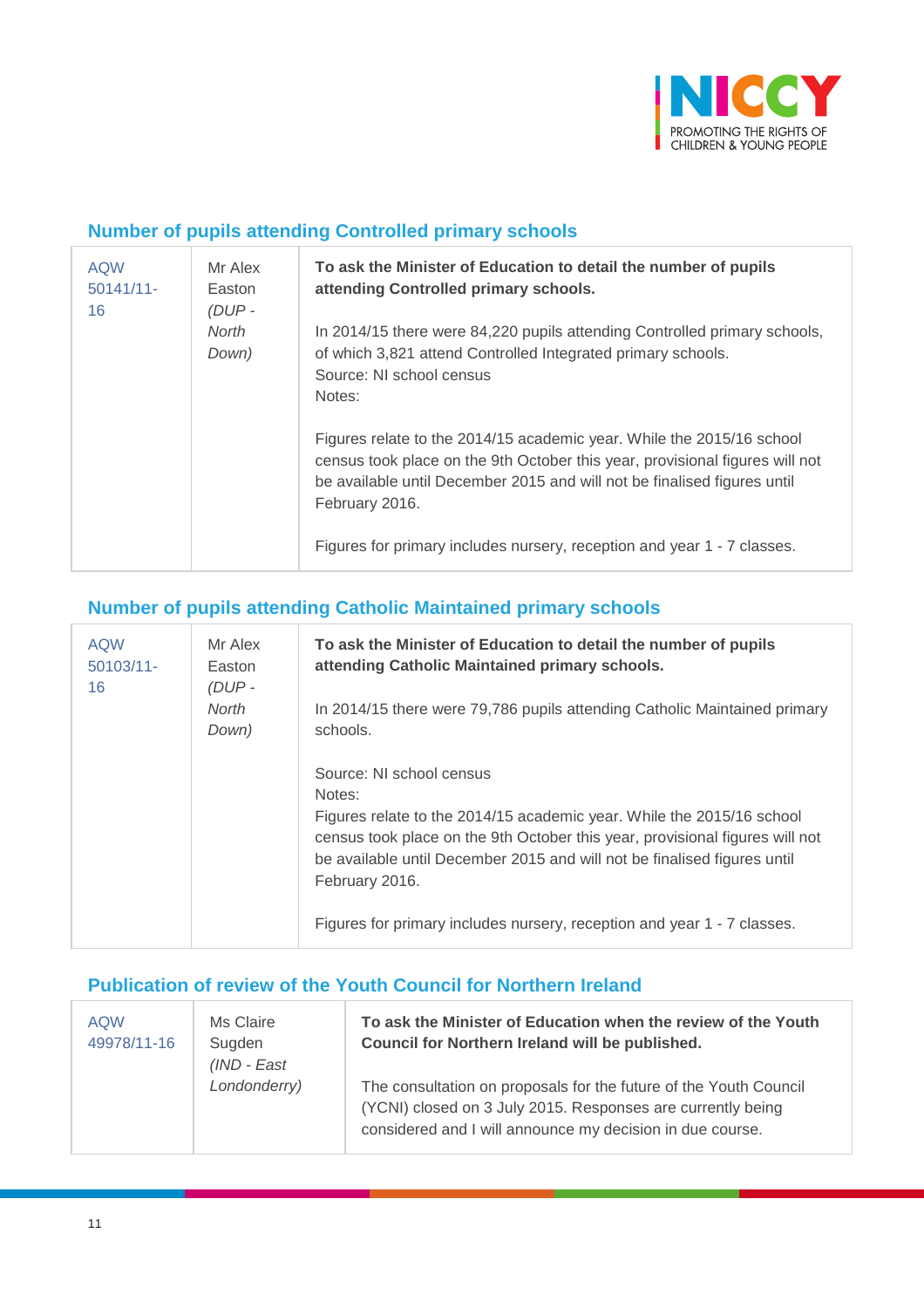

#### **DHSSPS action to reduce stigma around mental ill-health issues**

| <b>AQW</b><br>$50134/11 -$<br>16 | Mr Fearghal<br><b>McKinney</b><br>(SDLP -<br>South | To ask the Minister of Health, Social Services and Public Safety to<br>detail what action his Department has taken to reduce the stigma<br>around mental ill-health issues.                                                                                                                                                                                                                      |
|----------------------------------|----------------------------------------------------|--------------------------------------------------------------------------------------------------------------------------------------------------------------------------------------------------------------------------------------------------------------------------------------------------------------------------------------------------------------------------------------------------|
|                                  | Belfast)                                           | Previous Public Health Agency (PHA) annual public information campaigns<br>have aimed to de-stigmatise mental illness and raise awareness of the<br>early warning signs and symptoms. The PHA and Northern Ireland<br>Association of Mental Health are also working in partnership to deliver a<br>future wide ranging three year mental health anti-stigma campaign titled<br>Change Your Mind. |
|                                  |                                                    | Further action to reduce stigma associated with mental illness, and<br>encourage help-seeking behaviour includes: local seminars and<br>educational workshops; mental health awareness training; the hosting of<br>websites providing advice and information; and work with the media to<br>encourage more positive reporting on the issue.                                                      |

# **Update on DHSSPS suicide prevention strategy**

| <b>AQW</b><br>$50111/11 -$<br>16 | Ms Claire<br>Sugden<br>(IND - East<br>Londonderry) | To ask the Minister of Health, Social Services and Public Safety for<br>an update on his Department's suicide prevention strategy,<br>including details of existing targets to address and reduce suicide.                                                                                                                                                                                                                                                             |
|----------------------------------|----------------------------------------------------|------------------------------------------------------------------------------------------------------------------------------------------------------------------------------------------------------------------------------------------------------------------------------------------------------------------------------------------------------------------------------------------------------------------------------------------------------------------------|
|                                  |                                                    | A wide range of services and programmes are delivered under the<br>"Protect Life" strategy. These include the Lifeline crisis response<br>service, suicide prevention training, community-based counselling<br>support, education campaigns, self harm prevention programmes, and<br>bereavement support. A new strategy is being developed and will be<br>issued for public consultation in 2016.                                                                     |
|                                  |                                                    | The long-term goal of "Protect Life" is to reduce the prevalence of<br>suicide in Northern Ireland; the aim, within the lifetime of the current<br>strategy, is to reduce the differential in the suicide rate between<br>deprived and non-deprived areas within Northern Ireland. To date, this<br>inequality gap has remained constant, although the final outcome will<br>not be known until 2016 as suicide rates are measured on a three year<br>rolling average. |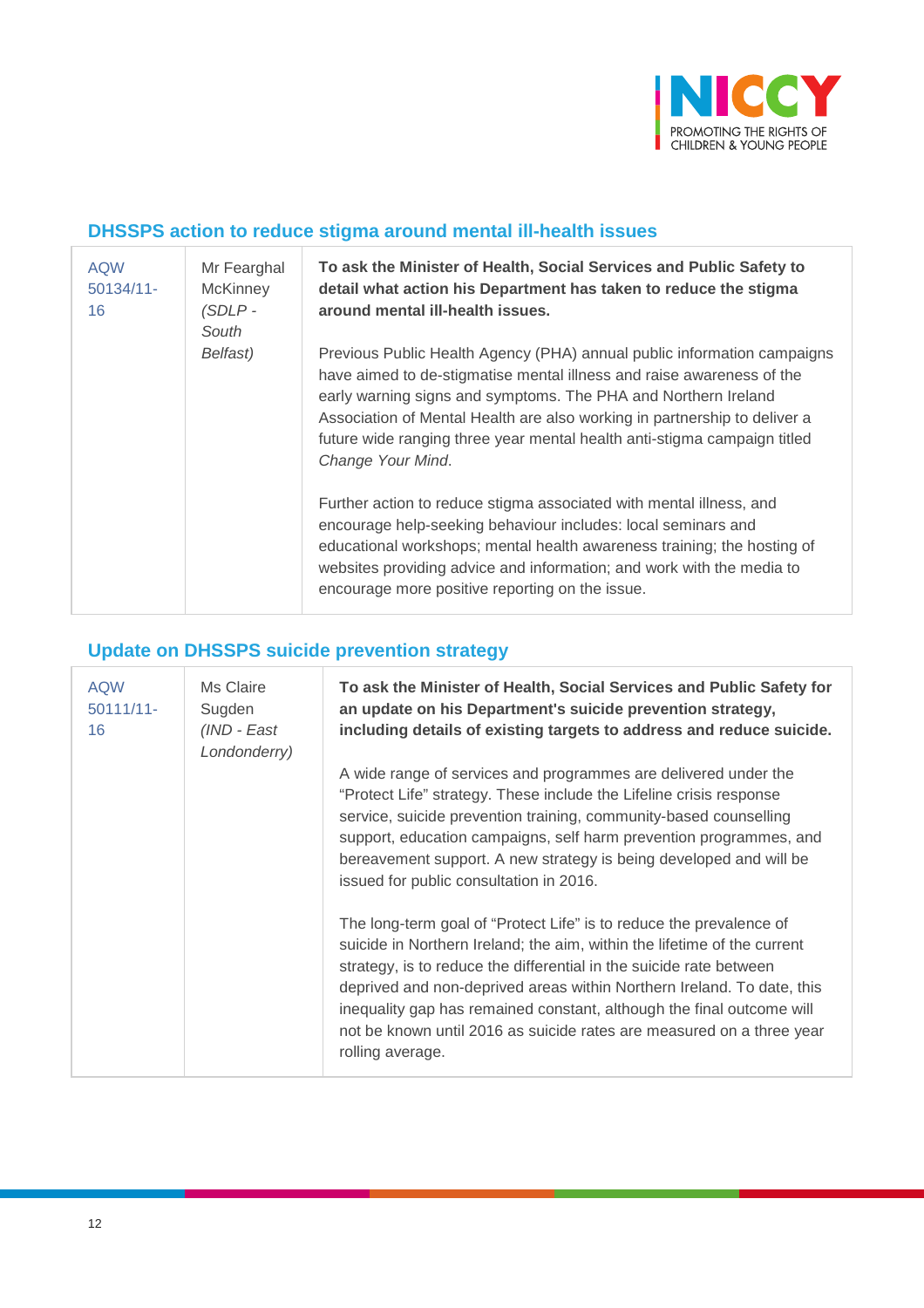

#### **DPSSPS suicide prevention strategy for next five years**

| <b>AQW</b><br>$50001/11$ -<br>16 | Mr Ross<br><b>Hussey</b><br>$(UUP -$<br>West<br>Tyrone) | To ask the Minister of Health, Social Services and Public Safety to<br>detail his Department's suicide prevention strategy for the next five<br>years, that specifically deals with (i) young people; (ii) the LGBT<br>community; and (iii) people with mental health issues.                                                                                                                                                                                                                                                                                                                                                    |
|----------------------------------|---------------------------------------------------------|----------------------------------------------------------------------------------------------------------------------------------------------------------------------------------------------------------------------------------------------------------------------------------------------------------------------------------------------------------------------------------------------------------------------------------------------------------------------------------------------------------------------------------------------------------------------------------------------------------------------------------|
|                                  |                                                         | A new draft strategy will be issued for consultation in early 2016. It will be in<br>two parts: the first covering frontline intervention and postvention, and the<br>second covering early intervention to promote emotional resilience and<br>positive mental health as protective factors to reduce suicide risk. The early<br>intervention section will include tailored support for young people, those with<br>mental health issues and raised risk groups. The frontline intervention<br>section will include specific actions to reduce the incidence of suicide<br>amongst those in the care of mental health services. |

## **Update on introduction of pulse oximetry testing for new borns**

| <b>AQW</b><br>49988/11-<br>16 | Mr Robin<br>Swann<br>(UUP-<br>North<br>Antrim) | To ask the Minister of Health, Social Services and Public Safety for an<br>update on the introduction of pulse oximetry testing for all new borns.                                                                                                                                                                                                                                                                                                            |  |  |  |  |
|-------------------------------|------------------------------------------------|---------------------------------------------------------------------------------------------------------------------------------------------------------------------------------------------------------------------------------------------------------------------------------------------------------------------------------------------------------------------------------------------------------------------------------------------------------------|--|--|--|--|
|                               |                                                | My Department is advised by the UK National Screening Committee (NSC)<br>about all aspects of screening. Using research evidence, pilot programmes<br>and economic evaluation, the NSC assesses the evidence for programmes<br>against a set of internationally recognised criteria covering the condition, the<br>test, the treatment options and the effectiveness and acceptability of the<br>screening programme.                                         |  |  |  |  |
|                               |                                                | The NSC has reviewed the evidence for adding pulse oximetry to the<br>screening pathway to detect congenital heart disease in newborns. At their<br>meeting in March 2014 they recommended piloting the use of pulse oximetry<br>to evaluate the impact of implementation on NHS services and to establish<br>feasibility for future national rollout as an addition to the existing suite of<br>screening tests undertaken as part of the newborn programme. |  |  |  |  |
|                               |                                                | The pilot has commenced and is expected to report next year. The NSC will<br>consider the findings from the pilot and will make a policy recommendation for<br>the UK. I will consider this advice when it is available.                                                                                                                                                                                                                                      |  |  |  |  |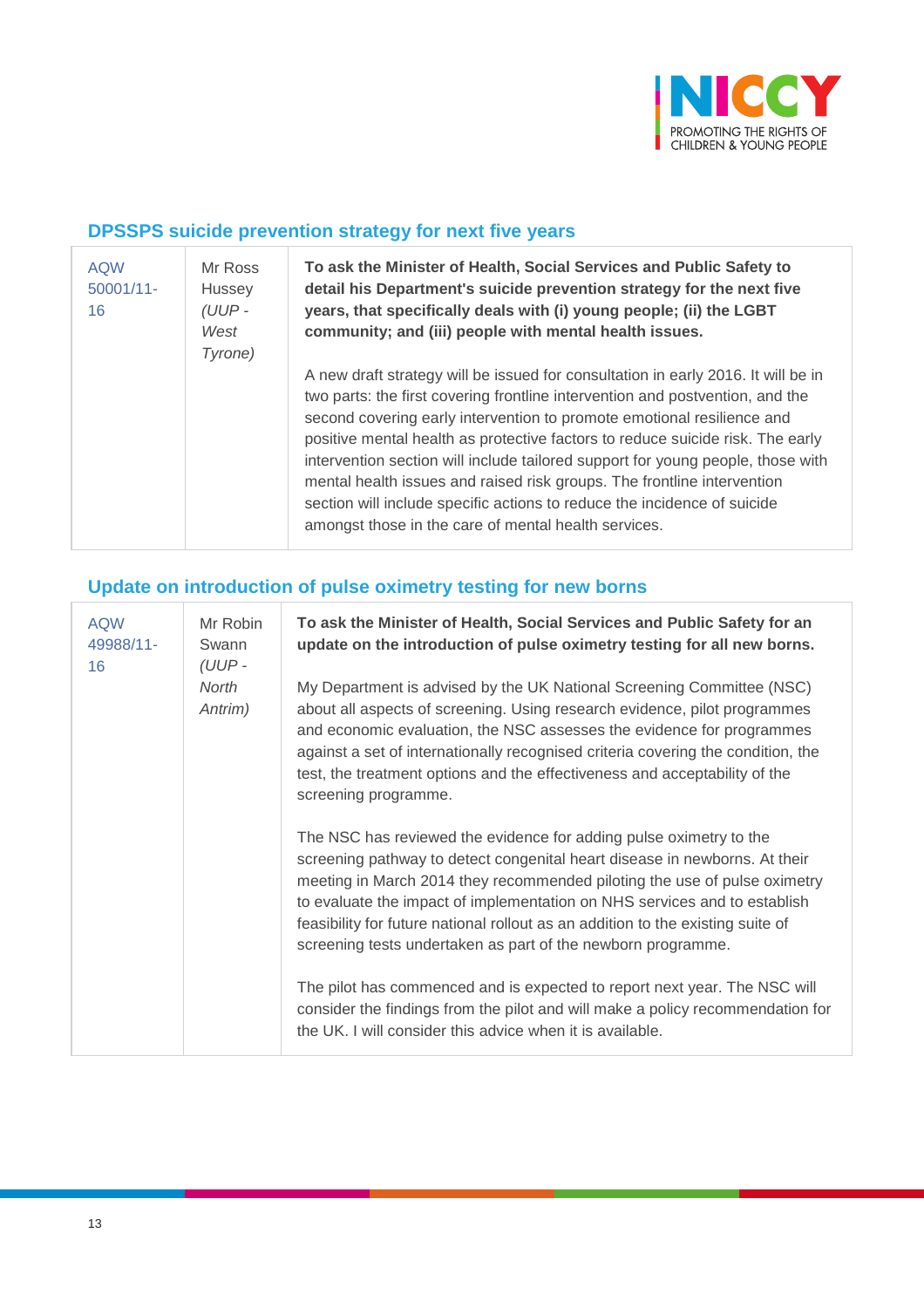

#### **Number of autism coordinators contracted to each Health Trust**

| <b>AQW</b><br>48630/<br>$11 - 16$ | Mr<br>Fearg<br>hal<br><b>McKin</b> | To ask the Minister of Health, Social Services and Public Safety to detail the<br>number of autism coordinators contracted to each Health and Social Care<br>Trust, in each of the last five years. |                   |                                                      |                   |                |                   |                |                  |         |                   |                                                                                      |
|-----------------------------------|------------------------------------|-----------------------------------------------------------------------------------------------------------------------------------------------------------------------------------------------------|-------------------|------------------------------------------------------|-------------------|----------------|-------------------|----------------|------------------|---------|-------------------|--------------------------------------------------------------------------------------|
|                                   | ney<br>(SDLP                       | The figures requested are shown in terms of headcount (HC) and whole-time<br>equivalent (WTE) in the table below.                                                                                   |                   |                                                      |                   |                |                   |                |                  |         |                   |                                                                                      |
| South<br><b>Belfast</b>           |                                    | Ye<br>ar                                                                                                                                                                                            | <b>Belfast</b>    |                                                      | Northern          |                | South<br>Eastern  |                | Southern         |         | Western           |                                                                                      |
|                                   |                                    |                                                                                                                                                                                                     | H<br>$\mathsf{C}$ | <b>WT</b><br>Ε                                       | H<br>$\mathsf{C}$ | <b>WT</b><br>Ε | H<br>$\mathsf{C}$ | <b>WT</b><br>Е | H<br>$\mathsf C$ | WT<br>Ε | H<br>$\mathsf{C}$ | <b>WT</b><br>Ε                                                                       |
|                                   |                                    | 20<br>11                                                                                                                                                                                            | 1                 | 1.0                                                  | 1                 | 1.0            | $\overline{0}$    | 0.0            | $\mathbf{1}$     | 1.0     | 1                 | 0.6                                                                                  |
|                                   |                                    | 20<br>12                                                                                                                                                                                            | 1                 | 1.0                                                  | 1                 | 1.0            | $\mathbf{1}$      | 1.0            | $\mathbf{1}$     | 1.0     | $\mathbf{1}$      | 0.6                                                                                  |
|                                   |                                    | 20<br>13                                                                                                                                                                                            | 1                 | 1.0                                                  | $\mathbf{1}$      | 1.0            | $\mathbf{1}$      | 1.0            | $\mathbf{1}$     | 1.0     | $\mathbf{1}$      | 0.6                                                                                  |
|                                   |                                    | 20<br>14                                                                                                                                                                                            | 1                 | 1.0                                                  | $\mathbf{1}$      | 1.0            | $\mathbf{1}$      | 0.5            | $\mathbf{1}$     | 1.0     | $\mathbf{1}$      | 0.6                                                                                  |
|                                   |                                    | 20<br>15                                                                                                                                                                                            | 1                 | 1.0                                                  | 1                 | 1.0            | 1                 | 1.0            | $\mathbf{1}$     | 1.0     | 1                 | 0.<br>6                                                                              |
|                                   |                                    | Source: HSC Trusts                                                                                                                                                                                  |                   | Trust was filled from the 17th October 2011 onwards. |                   |                |                   |                |                  |         |                   | These figures refer to the 1st September in each year. The post in the South Eastern |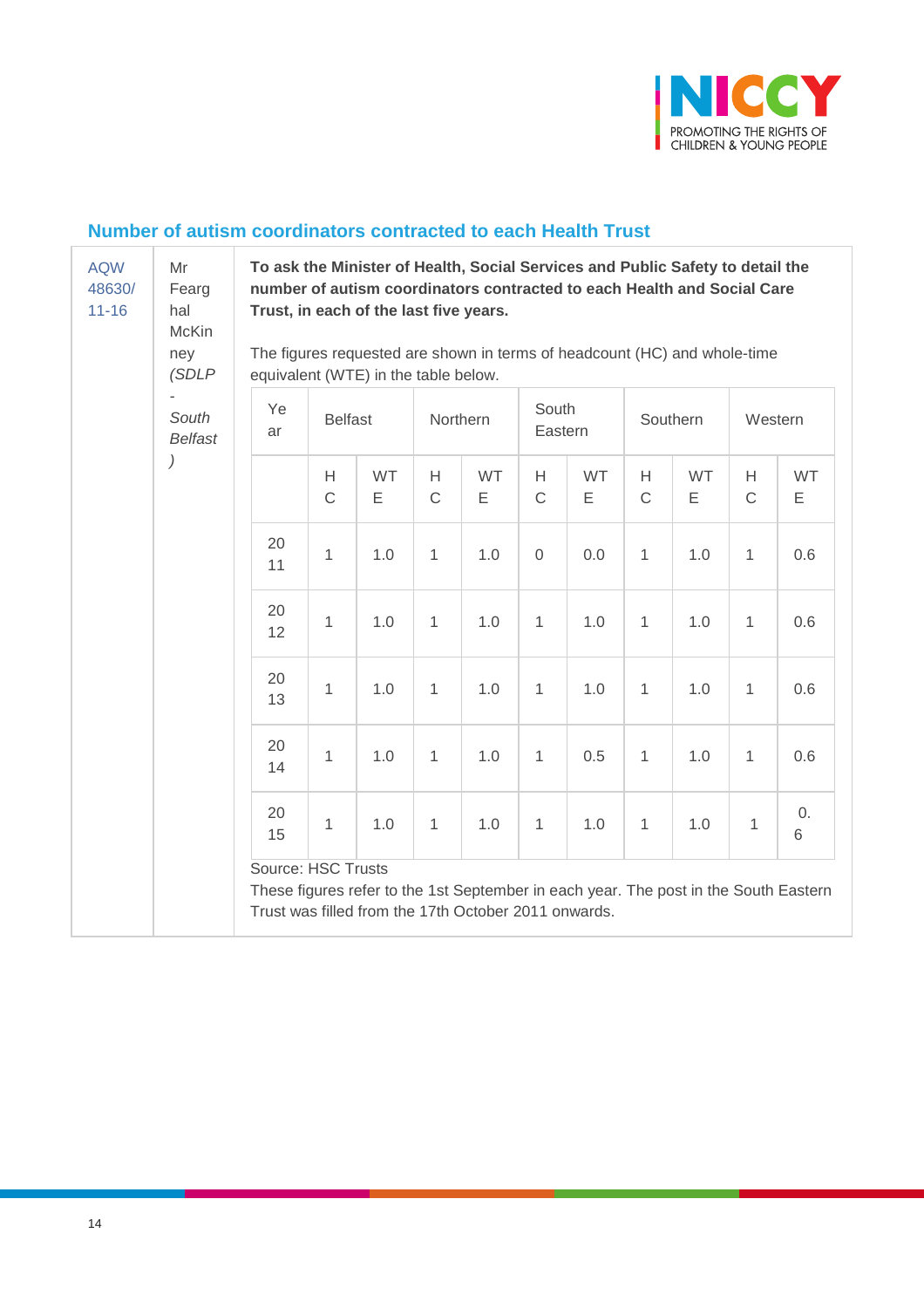

## **DHSSPS support for children with autism in South Belfast**

| <b>AQW</b><br>48501/11-<br>16 | Mr Fearghal<br><b>McKinney</b><br>$(SDLP -$<br>South | To ask the Minister of Health, Social Services and Public Safety what<br>support his Department is providing for children with autism in South<br>Belfast.                                                                                                                                                                                                                                                                                                                                                        |
|-------------------------------|------------------------------------------------------|-------------------------------------------------------------------------------------------------------------------------------------------------------------------------------------------------------------------------------------------------------------------------------------------------------------------------------------------------------------------------------------------------------------------------------------------------------------------------------------------------------------------|
|                               | Belfast)                                             | Within the Belfast Trust autism services are delivered across the Trust area<br>irrespective of geographical area. Following a diagnosis of autism, all<br>children, young people and families are referred to the Autism Intervention<br>Service which provides a multi-disciplinary and multi-agency approach to<br>care. The Trust also works closely with its third sector partners with regard<br>to delivery of intervention and support and these are integrated into the<br>Trust service delivery model. |
|                               |                                                      | A number of workshops are available at initial diagnosis, providing parents<br>and other family members with an opportunity to gain more information<br>regarding autism and to link with other families experiencing similar<br>anxieties. The Trust has also developed 'Level 2' workshops, which<br>provide more problem-specific intervention, advice and follow up. Individual<br>discussion with the child about their diagnosis and individual therapy are<br>also available as required.                  |

## **Access to the all island paediatric cardiac care**

| <b>AQW</b><br>48366/11-<br>16 | Mr<br><b>Steven</b><br>Agnew<br>$(GPNI -$ | To ask the Minister of Health, Social Services and Public Safety whether<br>the all island approach to paediatric cardiac care will mean that<br>Republic of Ireland citizens can access local services.                                                                                                                                                                                                                                                                                                                                                                                                                   |  |  |  |  |  |
|-------------------------------|-------------------------------------------|----------------------------------------------------------------------------------------------------------------------------------------------------------------------------------------------------------------------------------------------------------------------------------------------------------------------------------------------------------------------------------------------------------------------------------------------------------------------------------------------------------------------------------------------------------------------------------------------------------------------------|--|--|--|--|--|
|                               | North<br>Down)                            | The immediate priority of the all-island Congenital Heart Disease Network is<br>the transfer of paediatric surgery to Dublin, which requires sufficient capacity<br>to be developed there to accommodate Northern Ireland patients. When the<br>network is fully established patient pathways will be determined by the<br>clinicians who represent both jurisdictions on the Network, and will place the<br>needs of the child at the forefront in all considerations. The possibility of<br>Republic of Ireland children accessing specialist cardiology services in<br>Northern Ireland will therefore be open to them. |  |  |  |  |  |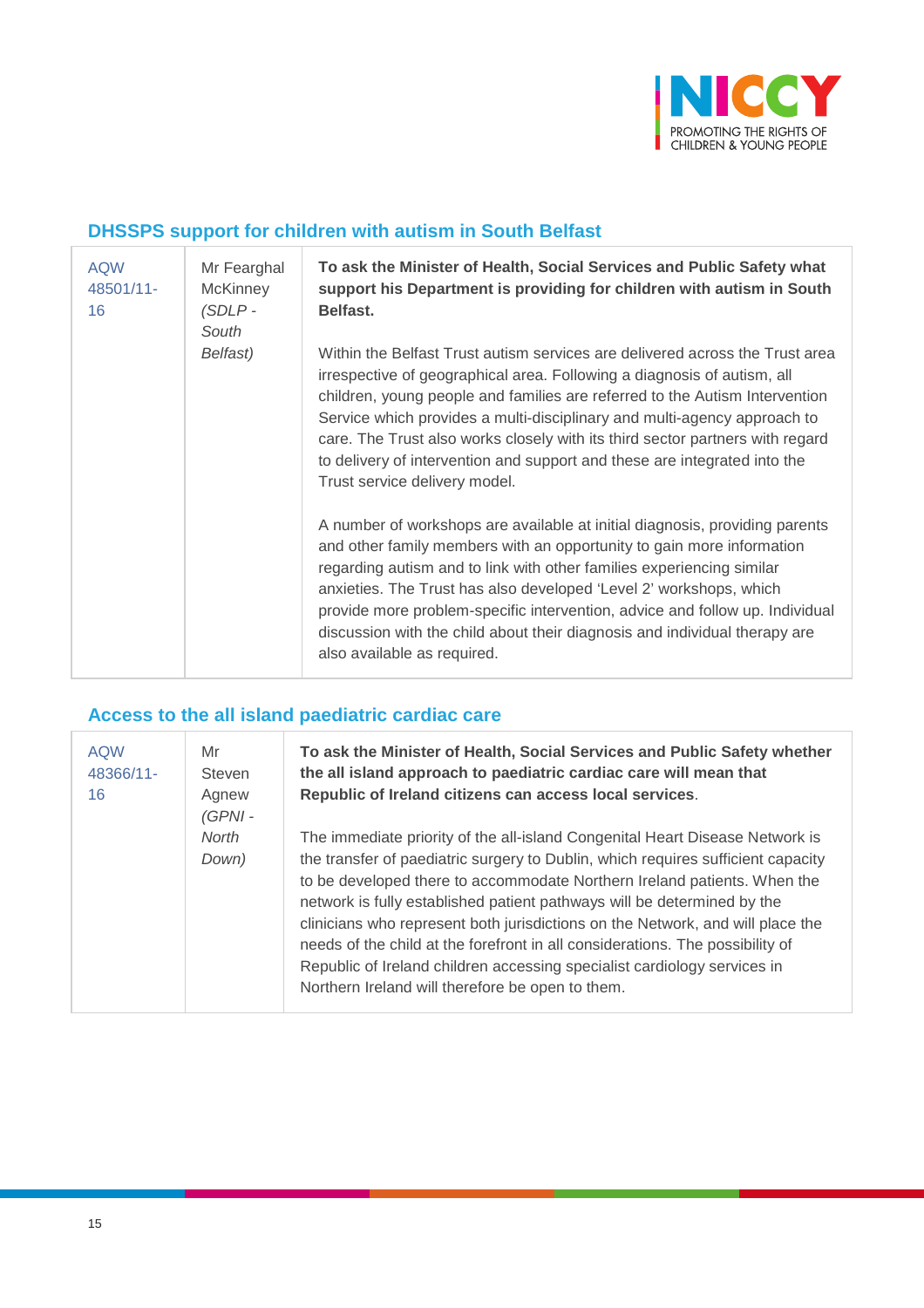

#### **Investment for local paediatric cardiac care as part of the all island restructuring**

| <b>AQW</b><br>48318/11-<br>16 | Mr<br>Steven<br>Agnew<br>$(GPNI -$ | To ask the Minister of Health, Social Services and Public Safety what<br>investment is planned for local paediatric cardiac care as part of the all<br>island restructuring of services.                                                                                                                                                                                                                                                                                                                                                                                                                                                                                                                                                                                                                                                                                                                                                                                                                                                                                           |
|-------------------------------|------------------------------------|------------------------------------------------------------------------------------------------------------------------------------------------------------------------------------------------------------------------------------------------------------------------------------------------------------------------------------------------------------------------------------------------------------------------------------------------------------------------------------------------------------------------------------------------------------------------------------------------------------------------------------------------------------------------------------------------------------------------------------------------------------------------------------------------------------------------------------------------------------------------------------------------------------------------------------------------------------------------------------------------------------------------------------------------------------------------------------|
|                               | North<br>Down)                     | I have made £1.2m available this year to facilitate the establishment of the<br>service model recommended by the International Working Group, including<br>the implementation of the Belfast Trust's proposals for enhancing cardiac<br>care locally. A Northern Ireland subgroup of the all-island Congenital Heart<br>Disease Network Board is overseeing the implementation of these proposals<br>locally, and is developing bids for the investment required. Developments<br>being considered include an initiative to improve antenatal detection of<br>congenital cardiac conditions, provision of equipment for patient transfers<br>between Belfast and Dublin, and improvement of telemedicine links between<br>Belfast and Dublin. The Belfast Trust has appointed an additional adult<br>congenital cardiac surgeon, and plans to recruit an additional paediatric<br>cardiologist, clinical physiologist and cardiac liaison nurse. The Trust is also<br>developing options to accommodate a Specialist Children's Heart Centre as<br>part of the all-island network. |

## **Publication of consultation into Children's Pallitive and End of Life Strategy**

| <b>AQW</b><br>48269/11-16 | Mr Robin<br>Swann<br>$(UUP -$<br>North<br>Antrim) | To ask the Minister of Health, Social Services and Public Safety when<br>the findings of the consultation into Children's Pallitive and End of<br>Life Strategy, which closed in March 2014, will be published. |
|---------------------------|---------------------------------------------------|-----------------------------------------------------------------------------------------------------------------------------------------------------------------------------------------------------------------|
|                           |                                                   | I hope to be in a position to publish the final Children's Palliative and End-<br>of-Life Care Strategy along with the findings of my Department's<br>consultation later this year.                             |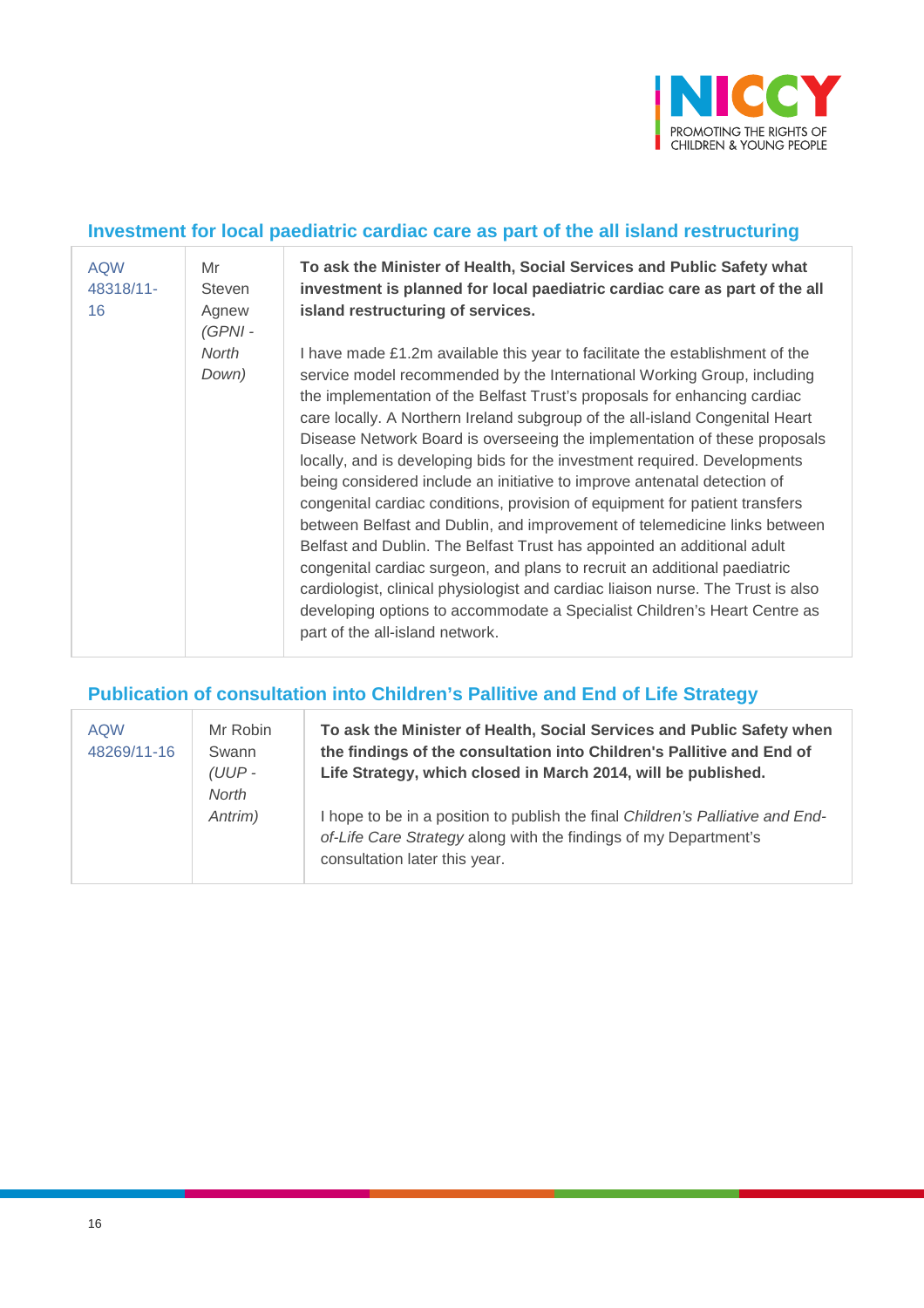

# **Treatment of people with anorexia and referrals for treatment in England**

| <b>AQW</b><br>47786/11-<br>15 | Mr<br><b>Steven</b><br>Agnew<br>(GPNI-<br><b>North</b><br>Down) | To ask the Minister of Health, Social Services and Public Safety to detail<br>(i) the number of local people with anorexia that have been referred for<br>specialist treatment in England in each of the last three years; and (ii)<br>the criteria that must be met in order to be considered for such<br>treatment.<br>The number of people referred to facilities outside of Northern Ireland for<br>specialist treatment for an eating disorder in the last 3 years is detailed below.<br>This figure includes all eating disorders, not just anorexia: |         |                                                                                                                                                                                           |  |  |  |
|-------------------------------|-----------------------------------------------------------------|-------------------------------------------------------------------------------------------------------------------------------------------------------------------------------------------------------------------------------------------------------------------------------------------------------------------------------------------------------------------------------------------------------------------------------------------------------------------------------------------------------------------------------------------------------------|---------|-------------------------------------------------------------------------------------------------------------------------------------------------------------------------------------------|--|--|--|
|                               |                                                                 |                                                                                                                                                                                                                                                                                                                                                                                                                                                                                                                                                             | Year    | No of people referred outside of NI for eating<br>disorder treatment                                                                                                                      |  |  |  |
|                               |                                                                 |                                                                                                                                                                                                                                                                                                                                                                                                                                                                                                                                                             | 2012/13 | 8                                                                                                                                                                                         |  |  |  |
|                               |                                                                 |                                                                                                                                                                                                                                                                                                                                                                                                                                                                                                                                                             | 2013/14 | 11                                                                                                                                                                                        |  |  |  |
|                               |                                                                 |                                                                                                                                                                                                                                                                                                                                                                                                                                                                                                                                                             | 2014/15 | 15                                                                                                                                                                                        |  |  |  |
|                               |                                                                 | Decisions on referral to specialist services outside of Northern Ireland are<br>made on the basis of individual clinical need, in line with the criteria and<br>procedures set out in my Department's 'Transfer of Mentally Disorder<br>Patients' guidance (August 2011).                                                                                                                                                                                                                                                                                   |         |                                                                                                                                                                                           |  |  |  |
|                               |                                                                 |                                                                                                                                                                                                                                                                                                                                                                                                                                                                                                                                                             |         | On 7 October, I announced that my Department will be examining the<br>possibility of establishing a specialist eating disorders unit in Northern Ireland,<br>and this work has commenced. |  |  |  |